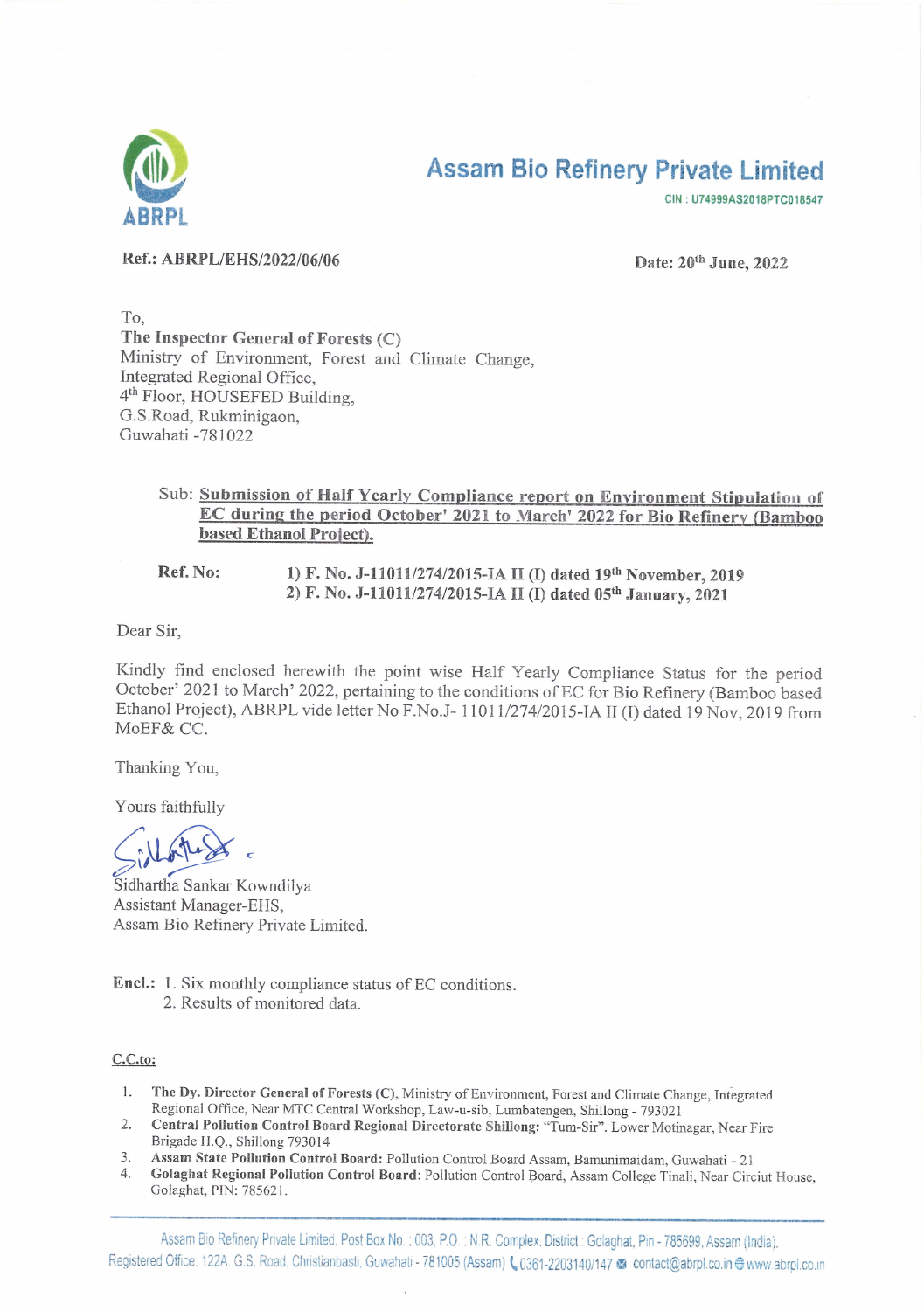| S.No              | <b>Special Conditions</b>                                                                                                                                                                                                                                                                                                                                                                                                                                                                                                                                                                                                                                                                                                                                                                                                                  | <b>Remarks as on date status</b>                                                                                         |  |  |
|-------------------|--------------------------------------------------------------------------------------------------------------------------------------------------------------------------------------------------------------------------------------------------------------------------------------------------------------------------------------------------------------------------------------------------------------------------------------------------------------------------------------------------------------------------------------------------------------------------------------------------------------------------------------------------------------------------------------------------------------------------------------------------------------------------------------------------------------------------------------------|--------------------------------------------------------------------------------------------------------------------------|--|--|
| 10(a)             | The final product shall be used only as a bio-fuel and not at all for human<br>consumption                                                                                                                                                                                                                                                                                                                                                                                                                                                                                                                                                                                                                                                                                                                                                 | Noted the final product bio-fuel shall be used for blending with<br>petrol.                                              |  |  |
| 10(b)             | Consent to Establish/Operate for the project shall be obtained from the State<br>Pollution Control Board as required under the Air (Prevention and Control of<br>Pollution) Act, 1981 and the Water (Prevention and Control of Pollution) Act, 1974.                                                                                                                                                                                                                                                                                                                                                                                                                                                                                                                                                                                       | The Consent to Establish (CTE) was received from ASPCB dated 25<br>Jan 2019.                                             |  |  |
| 10 <sub>(c)</sub> | As already committed by the project proponent, Zero Liquid Discharge shall be<br>ensured and no waste/treated water shall be discharged.                                                                                                                                                                                                                                                                                                                                                                                                                                                                                                                                                                                                                                                                                                   | Currently the project is under construction phase and hence no<br>liquid waste is being generated. Noted for Compliance. |  |  |
| 10(d)             | Necessary authorization required under the Hazardous and Other Wastes<br>(Management and Trans-Boundary Movement) Rules, 2016, Solid Waste<br>Management Rules, 2016 shall be obtained and the provisions contained in the Rules<br>shall be strictly adhered to.                                                                                                                                                                                                                                                                                                                                                                                                                                                                                                                                                                          | Currently the project is under construction phase. Noted for<br>Compliance.                                              |  |  |
| 10(e)             | National Emission Standards for Organic Chemicals Manufacturing Industry issued by<br>the Ministry vide G.S.R. 608 (E) dated 21st July, 2010 and amended from time to<br>time shall be followed.                                                                                                                                                                                                                                                                                                                                                                                                                                                                                                                                                                                                                                           | Currently the project is under construction phase. Noted for<br>Compliance.                                              |  |  |
| 10(f)             | To control source and the fugitive emissions, suitable pollution control devices shall<br>be installed to meet the prescribed norms and/or the NAAQS. The gaseous emissions<br>shall be dispersed through stack of adequate height as per CPCB/SPCB guidelines.                                                                                                                                                                                                                                                                                                                                                                                                                                                                                                                                                                            | Currently the project is under construction phase. Noted for<br>Compliance.                                              |  |  |
| 10(g)             | Solvent management shall be carried out as follows:<br>Reactor shall be connected to chilled brine condenser system.<br>I.<br>Reactor and solvent handling pump shall have mechanical seals to prevent<br>II.<br>leakage.<br>The condenser shall be provided with sufficient HTA and residence time so as<br>III.<br>to achieve more than 95% recovery.<br>Solvents shall be stored in a separate space specified with all safety<br>IV.<br>measures.<br>Proper earthing shall be provided in all the electrical equipment wherever<br>V.<br>solvent handling is done.<br>Entire plant shall be flame proof. The solvent storage tanks storage tanks<br>VI.<br>shall be provided with breadth valve to prevent losses.<br>All the solvent storage tanks shall be connected with vent condensers with<br>VII.<br>chilled brine circulation. | Currently the project is under construction phase. Noted for<br>Compliance.                                              |  |  |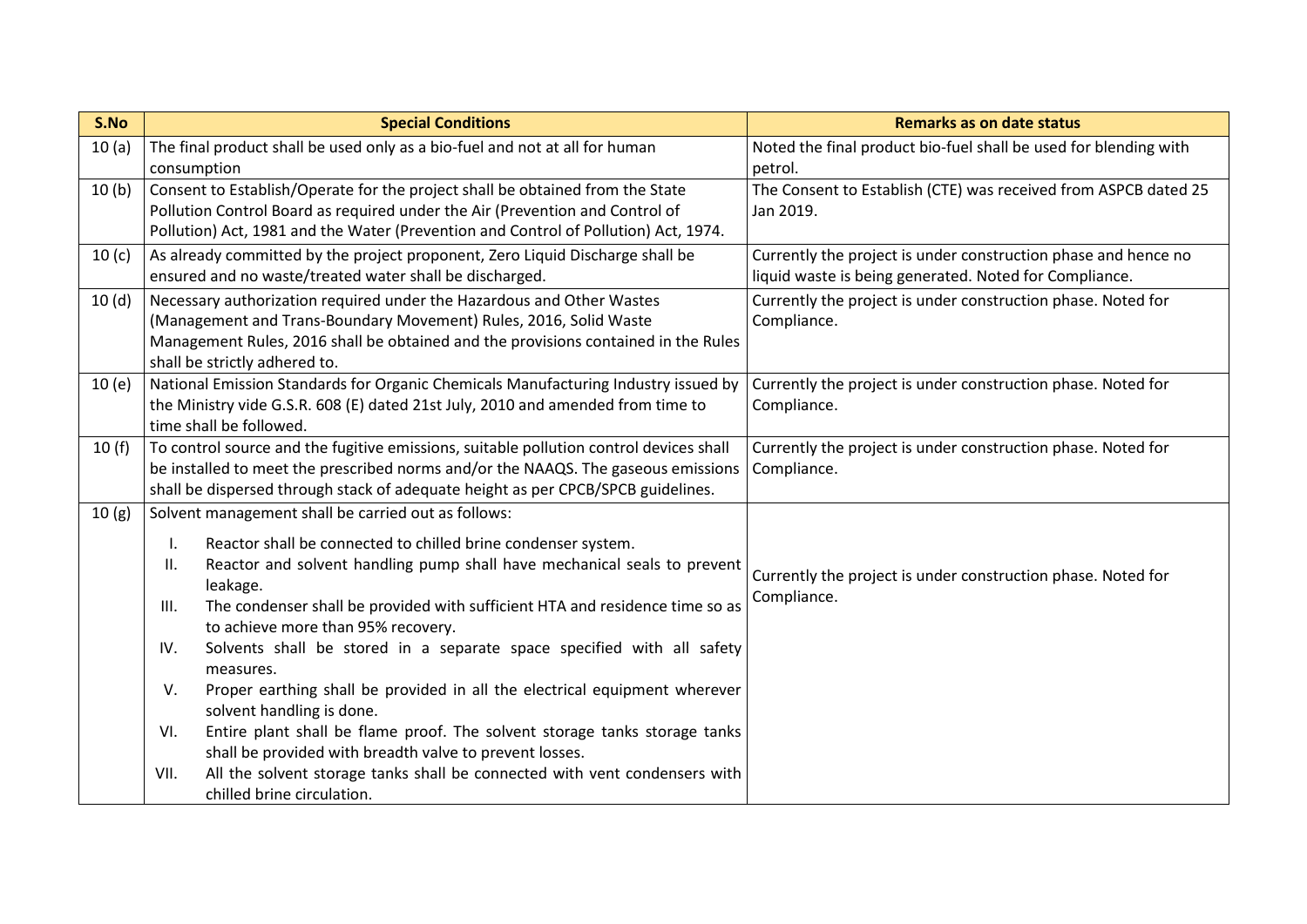| 10(h)  | Total fresh water requirement shall not exceed 2224 cum/day. Prior permission shall                     | NOC obtained for ground water abstraction. NOC No:           |  |
|--------|---------------------------------------------------------------------------------------------------------|--------------------------------------------------------------|--|
|        | be obtained in this regard from the concerned regulatory authority.                                     | CGWA/NOC/IND/ORIG/2022/14641, dated 09/02/2022               |  |
| 10(i)  | Process effluent/any waste water shall not be allowed to mix with storm water.                          | Currently the project is under construction phase. Noted for |  |
|        | Storm water drainshall be passedthroughguardpond.                                                       | Compliance.                                                  |  |
| 10(j)  | Hazardous chemicals shall be stored in tanks, tank farms, drums, carboys, etc. Flame                    | Currently the project is under construction phase. Noted for |  |
|        | arrester shall be provided on tank farm and the solvent transfer through pumps.                         | Compliance.                                                  |  |
| 10(k)  | Process organic residue and spent carbon, if any, shall be sent to cement industries.                   | Currently the project is under construction phase. Noted for |  |
|        | ETP sludge, process inorganic & evaporation salt shall be disposed of to the TSDF.                      | Compliance.                                                  |  |
| 10(1)  | The company shall strictly comply with the rules and guidelines under Manufacture,                      | Currently the project is under construction phase. Noted for |  |
|        | Storage and Import of Hazardous Chemicals (MSIHC) Rules, 1989 as amended time to                        | Compliance.                                                  |  |
|        | time. All transportation of Hazardous Chemicals shall be as per the Motor Vehicle                       |                                                              |  |
|        | ACT (MVA), 1989.                                                                                        |                                                              |  |
| 10 (m) | Fly ash should be stored separately as per CPCB guidelines so that it should not                        | Currently the project is under construction phase. Noted for |  |
|        | adversely affect the air quality, becoming air borne by wind or water regime during                     | Compliance.                                                  |  |
|        | rainy season by flowing along with the storm water. Direct exposure of workers to fly                   |                                                              |  |
|        | ash & dust should be avoided.                                                                           |                                                              |  |
| 10(n)  | The company shall undertake waste minimization measures as below:                                       |                                                              |  |
|        |                                                                                                         | Currently the project is under construction phase. Noted for |  |
|        | Metering and control of quantities of active ingredients to minimize waste.<br>i.                       | Compliance.                                                  |  |
|        | Reuse of by-products from the process as raw materials or as raw material<br>ii.                        |                                                              |  |
|        | substitutes in other processes.                                                                         |                                                              |  |
|        | Use of automated filling to minimize spillage.<br>iii.<br>Use of Close Feed System into batch reactors. |                                                              |  |
|        | iv.<br>Venting equipment through vapor recovery system.<br>v.                                           |                                                              |  |
|        | Use of high pressure hoses for equipment clearing to reduce wastewater<br>vi.                           |                                                              |  |
|        | generation.                                                                                             |                                                              |  |
| 10(0)  | The green belt of at least 10m width shall be developed in more than 33% of the                         | Currently the project is under construction phase. Noted for |  |
|        | total project area, mainly along the plant periphery, in downward wind direction,                       | Compliance.                                                  |  |
|        | and along road sides etc. As many as 25000 trees to be planted per year during first                    |                                                              |  |
|        | five years. Selection of Plant species shall be as per the CPCB guidelines in                           |                                                              |  |
|        | consultation with the State Forest Department.                                                          |                                                              |  |
|        |                                                                                                         |                                                              |  |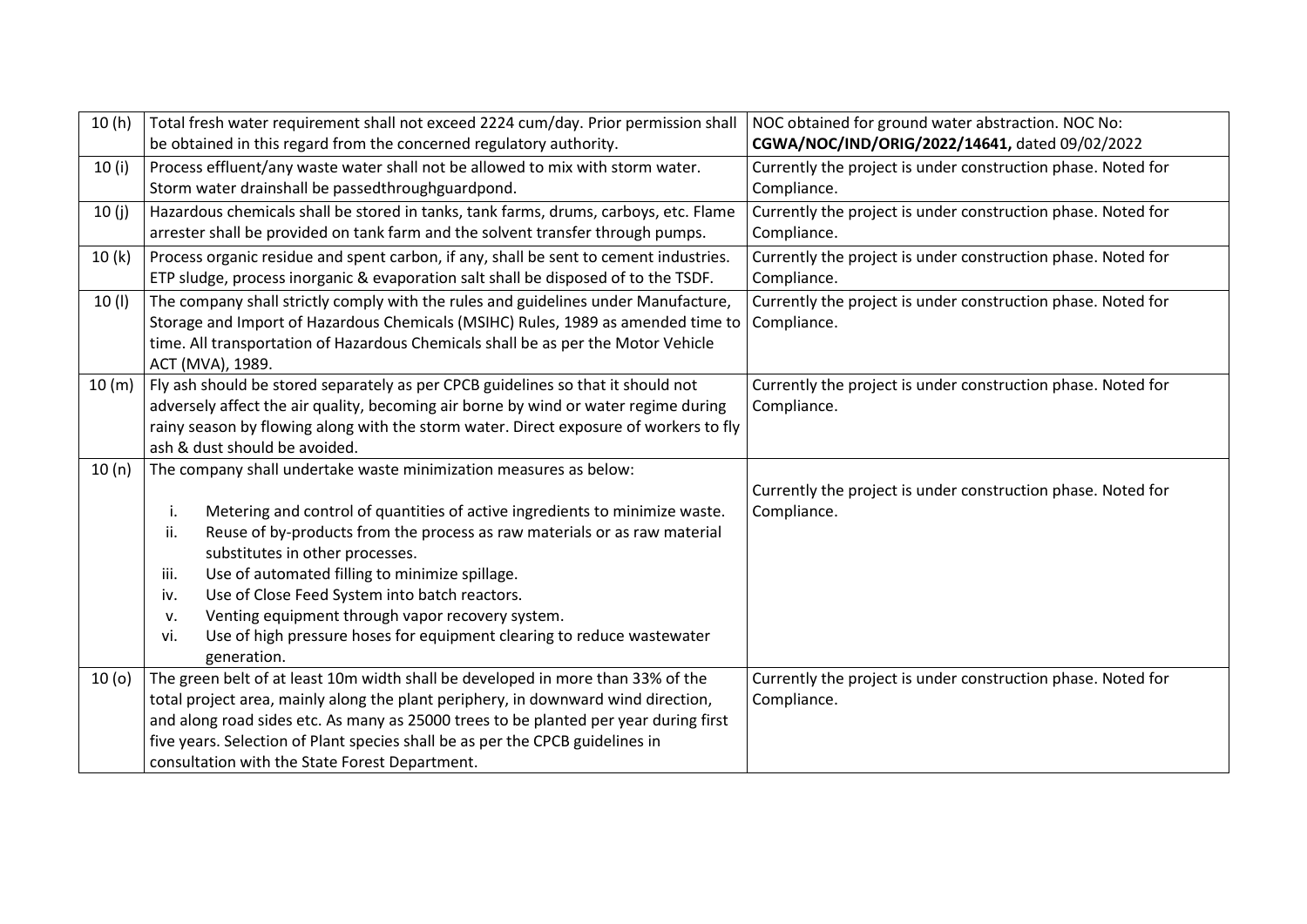| 10(p)             | All the commitment made regarding issues raised during the Public<br>Hearing/Consultation meeting held on 15 July, 2017 shall be satisfactory                                                                                                                                                                                                                                                                                                                                                                                                                              | Being Complied.                                                                                                                                                                          |
|-------------------|----------------------------------------------------------------------------------------------------------------------------------------------------------------------------------------------------------------------------------------------------------------------------------------------------------------------------------------------------------------------------------------------------------------------------------------------------------------------------------------------------------------------------------------------------------------------------|------------------------------------------------------------------------------------------------------------------------------------------------------------------------------------------|
| 10(q)             | implemented.<br>At least 2.5% of the total project cost shall be allocated for Enterprise Social<br>Commitment based on Public Hearing issues and item-wise details along with time<br>bound action plan shall be prepared and submitted to the Ministry Regional Office.<br>(Original EC condition dated 6 <sup>th</sup> November 2017<br>At least 0.5% of the Project Cost shall be allocated for addressing issues raised during                                                                                                                                        | Being Complied.                                                                                                                                                                          |
|                   | the Public hearing and 2% for sustainable babmoo feedstock value chain. Item-wise<br>details along with time bound action plan shall be prepared and submitted to the<br>Ministry Regional Office. (Amended EC condition dated 5 <sup>th</sup> January 2021)                                                                                                                                                                                                                                                                                                               |                                                                                                                                                                                          |
| 10(r)             | For the DG sets, emission limits and the stack height shall be in conformity with the<br>extent regulations and the CPCB guidelines. Acoustic enclosure shall be provided to<br>DG set for controlling the noise pollution.                                                                                                                                                                                                                                                                                                                                                | The project is under construction. There is no usage of DG sets for<br>construction power. The required power is being supplied by NRL.                                                  |
| 10(s)             | The unit shall make the arrangement for protection of possible fire hazards during<br>manufacturing process in material handling. Firefightingsystemshall be as per the<br>norms.                                                                                                                                                                                                                                                                                                                                                                                          | Currently the project is under construction phase and fire fighting<br>systems are being installed as per requirement at offices, porta-<br>cabins and rest sheds. Noted for Compliance. |
| 10(t)             | Occupational health surveillance of the workers shall be done on a regular basis and<br>records maintained as per the Factories Act.                                                                                                                                                                                                                                                                                                                                                                                                                                       | The project is in under construction. The Occupational health<br>surveillance of the workers is undertaken as per BOCW norms.                                                            |
| 10 <sub>(u)</sub> | Continuous online (24x7) monitoring system for stack emission shall be installed for<br>measurement of flue gas discharge and the pollutants concentration, and the data to<br>be transmitted to the CPCB and SPCB server. For online continuous monitoring of<br>effluent, the unit shall install web camera with night vision capability and flow<br>meters in the channel/drain carrying effluent within the premises. In case of the<br>treated effluent to be utilized for irrigation/gardening, real time monitoring system<br>shall be installed at the ETP outlet. | Currently the project is under construction phase. Noted for<br>Compliance.                                                                                                              |
| S.NO              | <b>General Conditions</b>                                                                                                                                                                                                                                                                                                                                                                                                                                                                                                                                                  | <b>Remarks as on date status</b>                                                                                                                                                         |
| 10(i)             | The project authorities must strictly adhere to the stipulations made by the State<br>pollution Control Board (SPCB) State Government and/or any other statutory<br>authority.                                                                                                                                                                                                                                                                                                                                                                                             | Being Complied.                                                                                                                                                                          |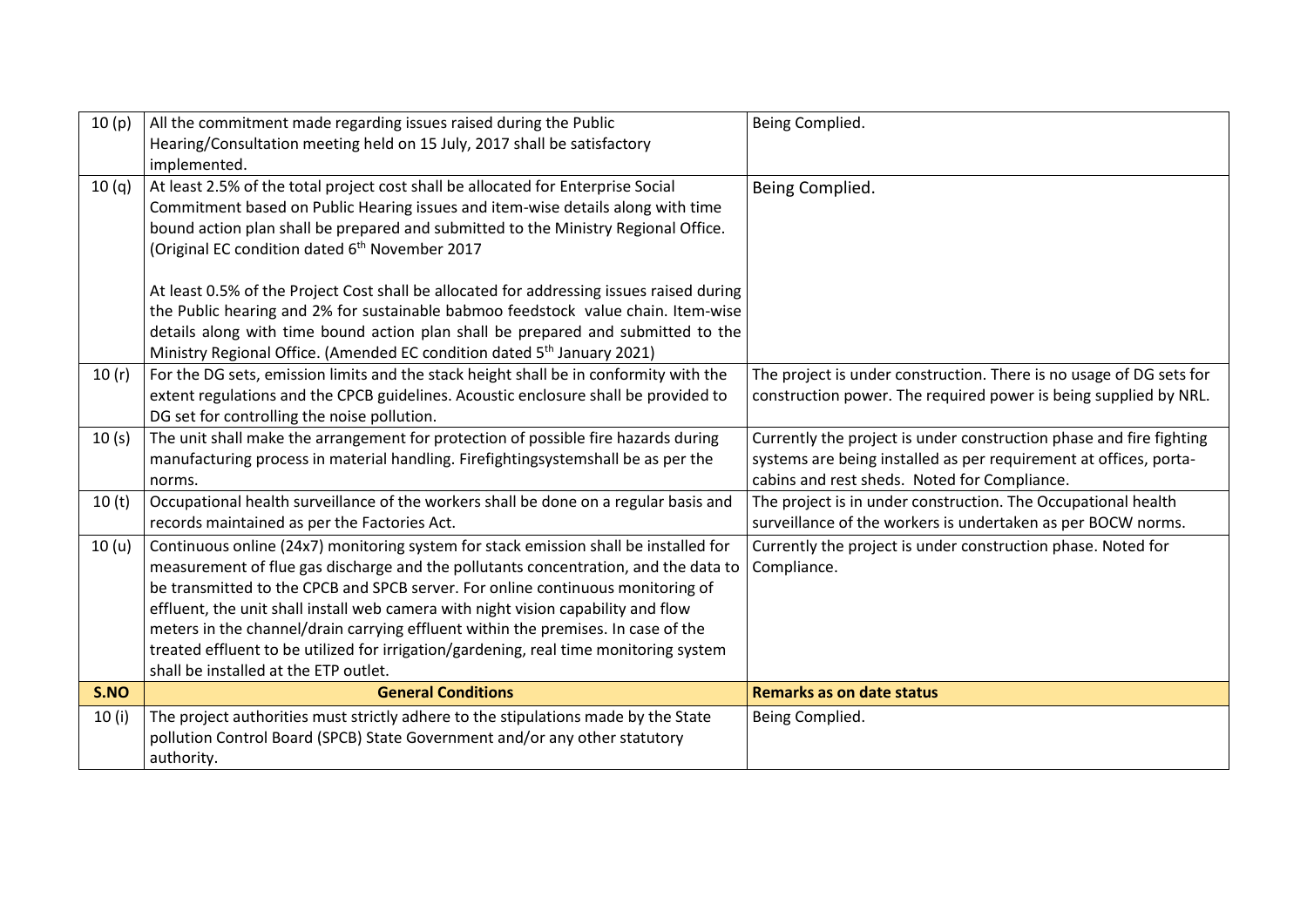| 10 (ii)   | No further expansion or modification in the project shall be carried out without prior   Noted for Compliance.                                    |                                                              |
|-----------|---------------------------------------------------------------------------------------------------------------------------------------------------|--------------------------------------------------------------|
|           | approval from the Ministry. In case of deviations or alterations in the project                                                                   |                                                              |
|           | proposal from those submitted to this Ministry for clearance a, fresh reference shall                                                             |                                                              |
|           | be made to the Ministry to assess the adequacy of conditions imposed and to add                                                                   |                                                              |
|           | additional environment protection measures required if any.                                                                                       |                                                              |
| 10 (iii)  | The locations of ambient air quality monitoring stations shall be decided in Currently the project is under construction phase. Noted for         |                                                              |
|           | consultation with the SPCB and it shall be ensured that at least one stations is Compliance, post commissioning.                                  |                                                              |
|           | installed in the upwind and downwind direction as well as where maximum ground                                                                    |                                                              |
|           | level concentration are anticipated.                                                                                                              |                                                              |
| 10 (iv)   | The National Ambient Air Quality Emission Standards issued by the Ministry vide                                                                   | Being complied. Report attached.                             |
|           | G.S.R. No. 826 (E) date 16th November, 2009 shall be complied with.                                                                               |                                                              |
| 10(y)     | The overall noise levels in and around the plant area shall be kept well within the Currently the project is under construction phase. Noted for  |                                                              |
|           | standards by providing noise control measures including acoustic hoods, silencers,                                                                | Compliance.                                                  |
|           | enclosures etc. on all sources of noise generation. The ambient noise levels shall                                                                |                                                              |
|           | conform to the standards prescribed under PARA Rules, 1989 viz. 75 dBA( day time)                                                                 |                                                              |
|           | and 70 dBA (night time).                                                                                                                          |                                                              |
| 10 (vi)   | The Company shall harvest rainwater from the roof tops of the buildings and storm Currently the project is under construction phase. Noted for    |                                                              |
|           | water drains to recharge the ground water and utilize the same for different Compliance.                                                          |                                                              |
|           | industrial operations within the plant.                                                                                                           |                                                              |
| 10 (vii)  | Training shall be imparted to all employees on safety and health aspects of chemicals Noted for compliance. Pre-employment and routine periodical |                                                              |
|           | handling. Pre-employment and routine periodical medical examinations for all medical examinations for all employees is being complied as per      |                                                              |
|           | employees shall be undertaken on regular basis. Training to all employees on BOCW norms.                                                          |                                                              |
|           | handling of chemicals shall be imparted.                                                                                                          |                                                              |
| 10 (viii) | The company shall comply with all the environmental protection measures and Noted for Compliance.                                                 |                                                              |
|           | safeguards proposed in the documents submitted to the Ministry. All the                                                                           |                                                              |
|           | recommendations made in the EIA/EMP in respect of environmental management,                                                                       |                                                              |
|           | risk mitigation measures and public hearing shall be implemented.                                                                                 |                                                              |
| 10 (ix)   | The company shall undertake all measures for improving socio-economic conditions   Noted for Compliance.                                          |                                                              |
|           | of the surrounding area. CSR activities shall be undertaken by involving local                                                                    |                                                              |
|           | villagers, administration and other stake holders. Also eco-developmental measures                                                                |                                                              |
|           | shall be undertaken for overall improvement of the environment.                                                                                   |                                                              |
| 10(x)     | A separate Environmental Management Cell equipped with full-fledged laboratory                                                                    | Currently the project is under construction phase. Noted for |
|           | facilities must be setup to carry out the environmental management on monitoring                                                                  | Compliance.                                                  |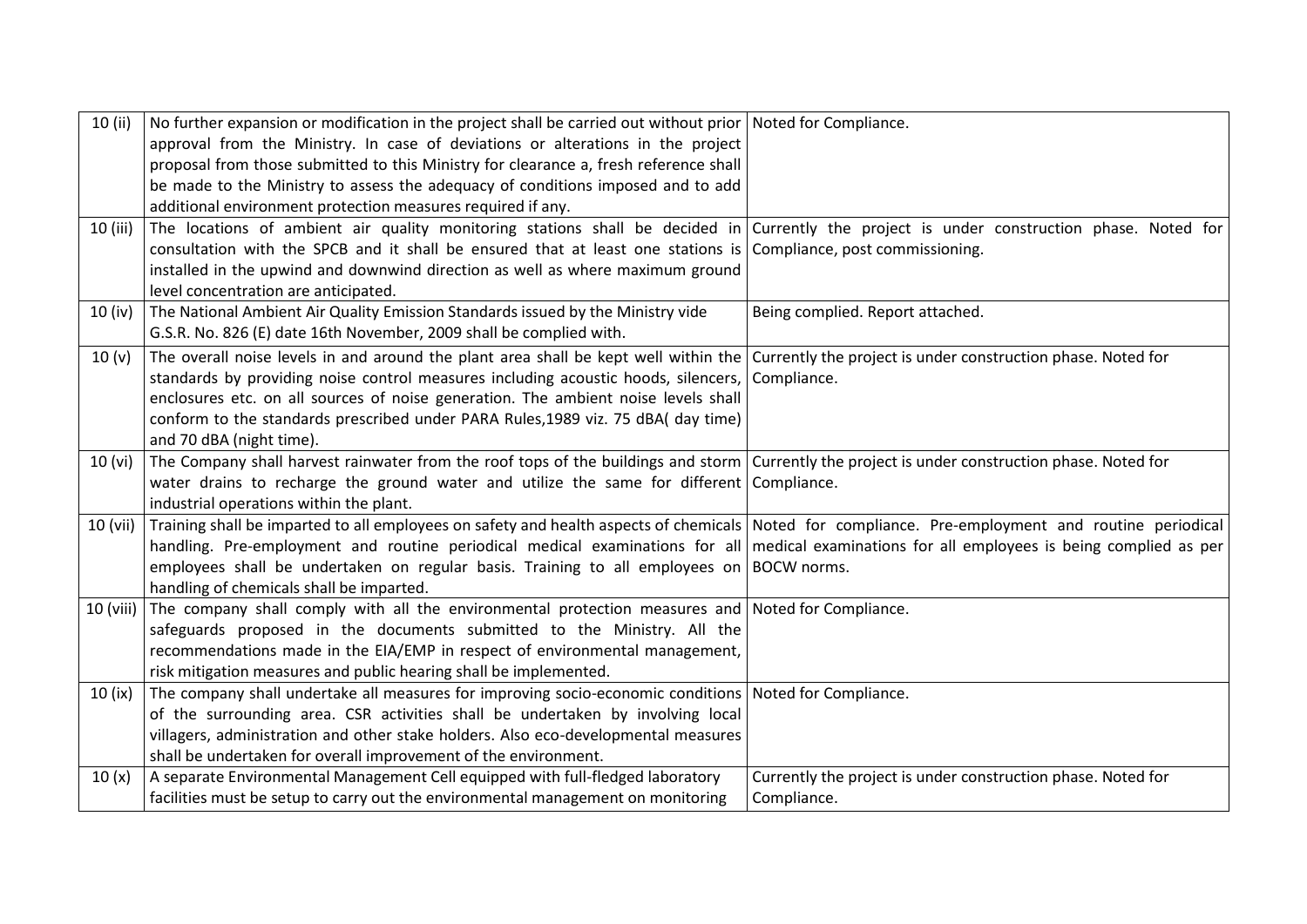|           | functions.                                                                                                                                                                                                                                                                                                                                                                                                                                                                                                                                                                                                                                                                                                                                                                                                   |  |
|-----------|--------------------------------------------------------------------------------------------------------------------------------------------------------------------------------------------------------------------------------------------------------------------------------------------------------------------------------------------------------------------------------------------------------------------------------------------------------------------------------------------------------------------------------------------------------------------------------------------------------------------------------------------------------------------------------------------------------------------------------------------------------------------------------------------------------------|--|
| 10(x)     | The company shall earmark sufficient funds towards capital cost and recurring cost Noted for Compliance.<br>per annum to implement the conditions stipulated by the Ministry of Environment<br>and Forests as well as the State Government along with the implementation<br>schedule for all the conditions stipulated herein. The funds so earmarked for<br>environment management/pollution control measures shall not be diverted for any<br>other purpose.                                                                                                                                                                                                                                                                                                                                               |  |
| 10 (xii)  | A copy of clearance letter shall be sent by the proponent to concerned Complied.<br>Panchayat/Zila Parishad/Municipal Corporation/Urban Local Body and the local NGO<br>if any, from whom suggestion/representation if, any, were received while processing<br>the proposal.                                                                                                                                                                                                                                                                                                                                                                                                                                                                                                                                 |  |
| 10 (xiii) | The project proponent shall also submit six monthly reports on the status of Being Complied. Six monthly report on status of compliance of the<br>compliance of the stipulated Environmental Clearance conditions including results of stipulated environmental conditions including the results of<br>monitored data (both in hard copies as well as by e-mail) to the respective Regional   monitored data report submitted to MoEF&CC, the respective<br>Office of MoEF&CC, the respective Zonal office of CPCB and SPCB. A copy of Zonal office of CPCB and SPCB and posted in company website.<br>Environmental Clearance and six Monthly compliance status report shall be posted<br>on the website of the company.                                                                                    |  |
| 10 (xiv)  | The environmental statement for each financial year ending $31^{st}$ March in Form-V as   Being Complied.<br>is mandated to be submitted by the project proponent to the concerned State<br>Pollution Control Board as prescribed under the Environment (Protection) Rules,<br>1986. As amended subsequently, shall also be put on the website of the company<br>along with the status of compliance of environmental conditions and shall also be<br>sent to the respective Regional Offices of the MoEF by e-mail.                                                                                                                                                                                                                                                                                         |  |
| 10(xv)    | The project proponent shall inform the public that the project has been accorded Being Complied. Public notice was published on 18.11.2017 in<br>environmental clearance by the Ministry and copies of the clearance letter are DainikJanambhumi, Pratidin, Assam Tribune and Sentinel. Copy of<br>available with the SPCB/Committee and may also be seen at Website of the Ministry   the notice published sent to MoEF RO on 29.11.2017<br>at http:/moef.nic.in. This shall be advertised within seven days from the date of issue<br>of the clearance letter, at least in two local newspapers that are widely circulated in<br>the region of which one shall be in the vernacular language of the locally concerned<br>and a copy of the same shall be forwarded to the Regional Office of the Ministry. |  |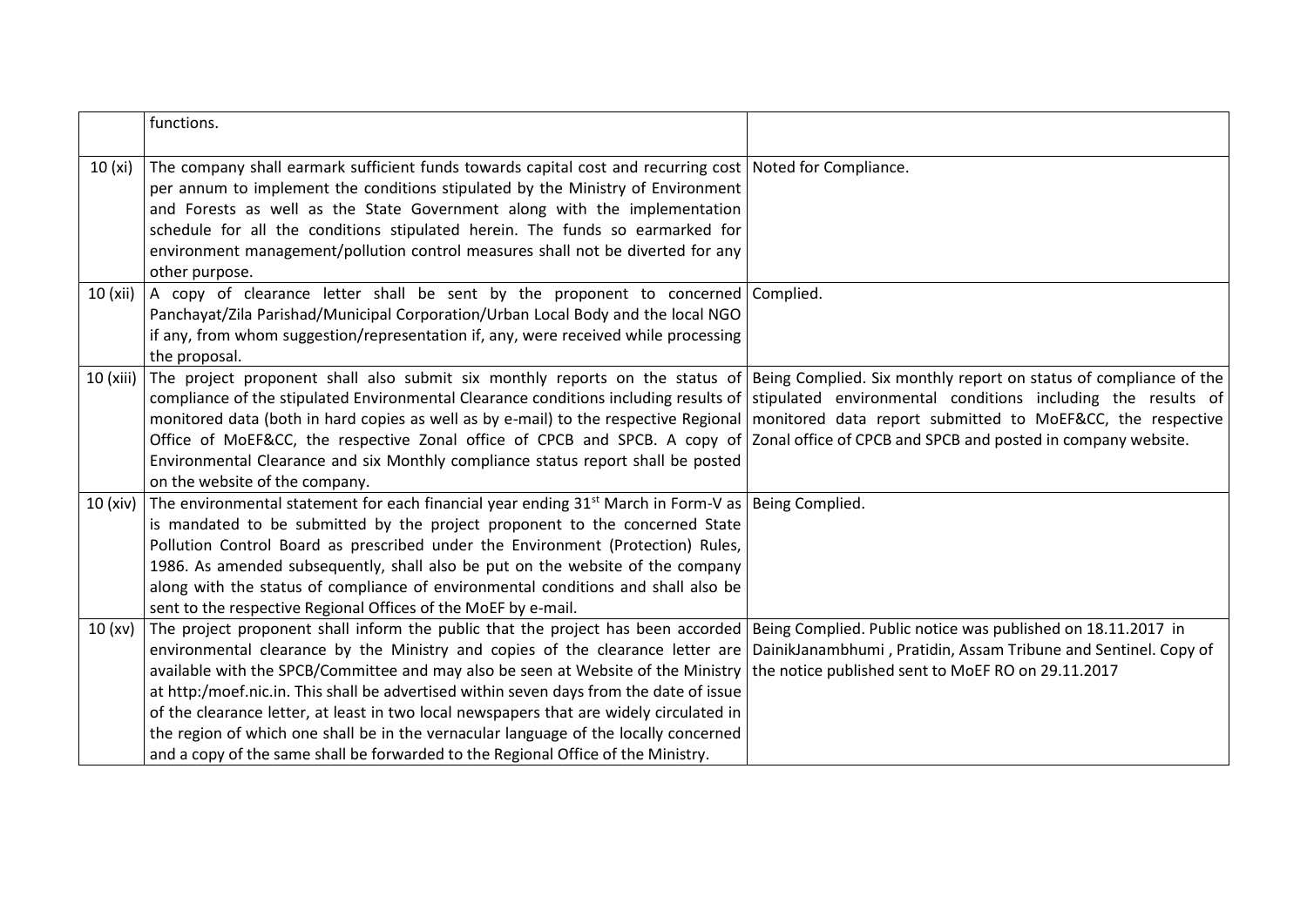

 *Recognised By*  **Pollution Control Board, Assam**  Envirocon Building, I.O.C.L (AOD) New Market P.O.: Digboi, Dist.: Tinsukia, Assam – 786 171 Ph: 03751-264414, 9435008657, 8876028672 E-mail: envirocon@rediffmail.com

**Report No.: ENV/ABRPL/EM/21-22/AA-01 Date : 11/03/2022** 

**Report Issued To : ASSAM BIO REFINERY PRIVATE LIMITED** 

Numaligarh, Dist. – Golaghat (Assam)

## **AMBIENT AIR QUALITY TEST RESULTS**

| Sl. No. | LOCATION(S) $\downarrow$                                          | Date of<br><b>Sampling</b> | <b>PM 2.5</b><br>$(\mu$ g/m <sup>3</sup> ) | <b>PM 10</b><br>$(\mu$ g/m <sup>3</sup> ) | SO <sub>2</sub><br>$(\mu$ g/m <sup>3</sup> ) | NO <sub>2</sub><br>$(\mu$ g/m <sup>3</sup> ) |
|---------|-------------------------------------------------------------------|----------------------------|--------------------------------------------|-------------------------------------------|----------------------------------------------|----------------------------------------------|
|         | LIMIT(S) $\rightarrow$                                            | $- - -$                    | 60                                         | 100                                       | 80                                           | 80                                           |
| 01      | Near Labour Rest Shed<br>(ABRPL Project Campus)<br>West Side)     | 04.03.2022                 | 29.1                                       | 67.1                                      | 5.1                                          | 6.2                                          |
| 02      | Near Electric Sub-Station<br>(ABRPL Project Campus)<br>East Side) | 04.03.2022                 | 20.3                                       | 60.5                                      | 6.9                                          | 8.3                                          |
| 03      | Near Rajabari Village<br>(ABRPL Project Campus)<br>North Side)    | 05.03.2022                 | 18.9                                       | 44.0                                      | BDL.                                         | <b>BDL</b>                                   |

Analysis Protocol: IS 5182

BDL: Below Detectable Limit

Ution Co

*Checked B*y: Mr. Pankaj Baroi, **ENVIROCON**

**NOTE:** 1. Results reported are valid at the time of and under the prevailing conditions of measurement.

2. Results refer only to the particular parameters tested.

3. This test report shall not be reproduced except in full, without the written permission of ENVIROCON, I.O.C.L (AOD) New Market, Digboi – 786171, Assam.

**Core Services**: Environmental Monitoring & Data Generation, EIA & EMP, Environmental Audit & Allied Environmental Management jobs **Associate Services**: Certification by Competent Person (CIF), NDT, Hydraulic Testing, Chartered Engineer Services etc.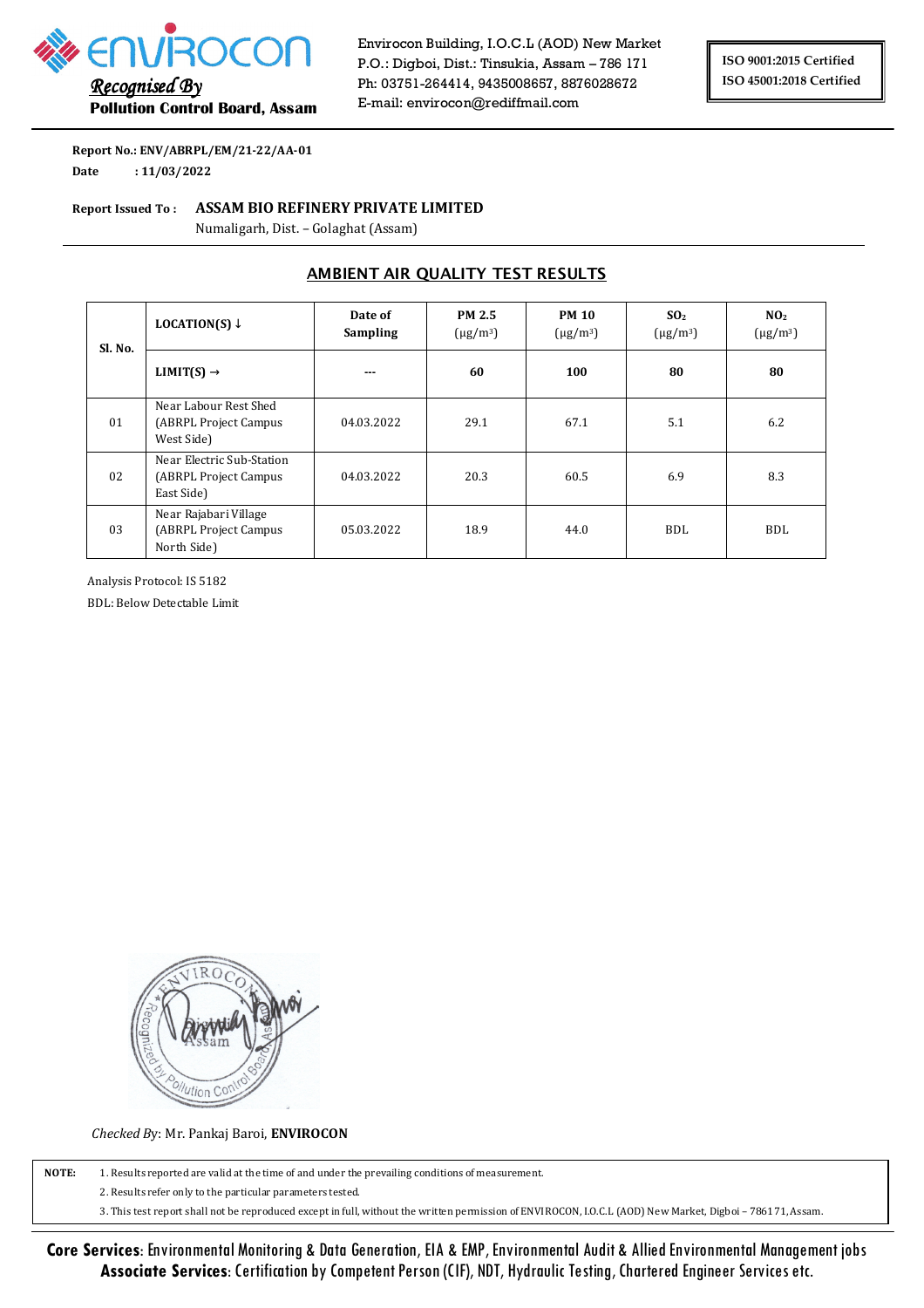

 *Recognised By*  **Pollution Control Board, Assam**  Envirocon Building, I.O.C.L (AOD) New Market P.O.: Digboi, Dist.: Tinsukia, Assam – 786 171 Ph: 03751-264414, 9435008657, 8876028672 E-mail: envirocon@rediffmail.com

**Report No.: ENV/ABRPL/EM/21-22/N-01 Date : 11/03/2022** 

#### **Report Issued To : ASSAM BIO REFINERY PRIVATE LIMITED**

Numaligarh, Dist. – Golaghat (Assam)

## **NOISE LEVEL MEASUREMENT RESULTS**

| Sl. No. | Location(s)                                                                              | Date<br>0f<br><b>Measurement</b> | Result(s)<br>(Day Time)                |                   | Result(s)<br>(Night Time)              |                   |
|---------|------------------------------------------------------------------------------------------|----------------------------------|----------------------------------------|-------------------|----------------------------------------|-------------------|
|         |                                                                                          |                                  | $\mathbf{L}_{\mathbf{eq}}$<br>$(dB-A)$ | Limit<br>$(dB-A)$ | $\mathbf{L}_{\mathbf{eq}}$<br>$(dB-A)$ | Limit<br>$(dB-A)$ |
|         | Near Piling Job of Tank Stand Area at ABRPL<br>Project Site (South-West Side)            | 04.03.2022                       | 69.1                                   | 75                | 60.4                                   | 70                |
|         | Near Piling Job of Tank Stand Area at ABRPL<br>Project Site (East Side Near Sub-Station) | 04.03.2022                       | 64.2                                   | 75                | 50.4                                   | 70                |
| 3       | Near Rajabari Village<br>(ABRPL Project Campus North Side)                               | 05.03.2022                       | 55.8                                   | 75                | 37.9                                   | 70                |



*Checked B*y: Mr. Pankaj Baroi, **ENVIROCON**

**NOTE:** 1. Results reported are valid at the time of and under the prevailing conditions of measurement.

2. Results refer only to the particular parameters tested.

3. This test report shall not be reproduced except in full, without the written permission of ENVIROCON, I.O.C.L (AOD) New Market, Digboi – 786171, Assam.

**Core Services**: Environmental Monitoring & Data Generation, EIA & EMP, Environmental Audit & Allied Environmental Management jobs **Associate Services**: Certification by Competent Person (CIF), NDT, Hydraulic Testing, Chartered Engineer Services etc.